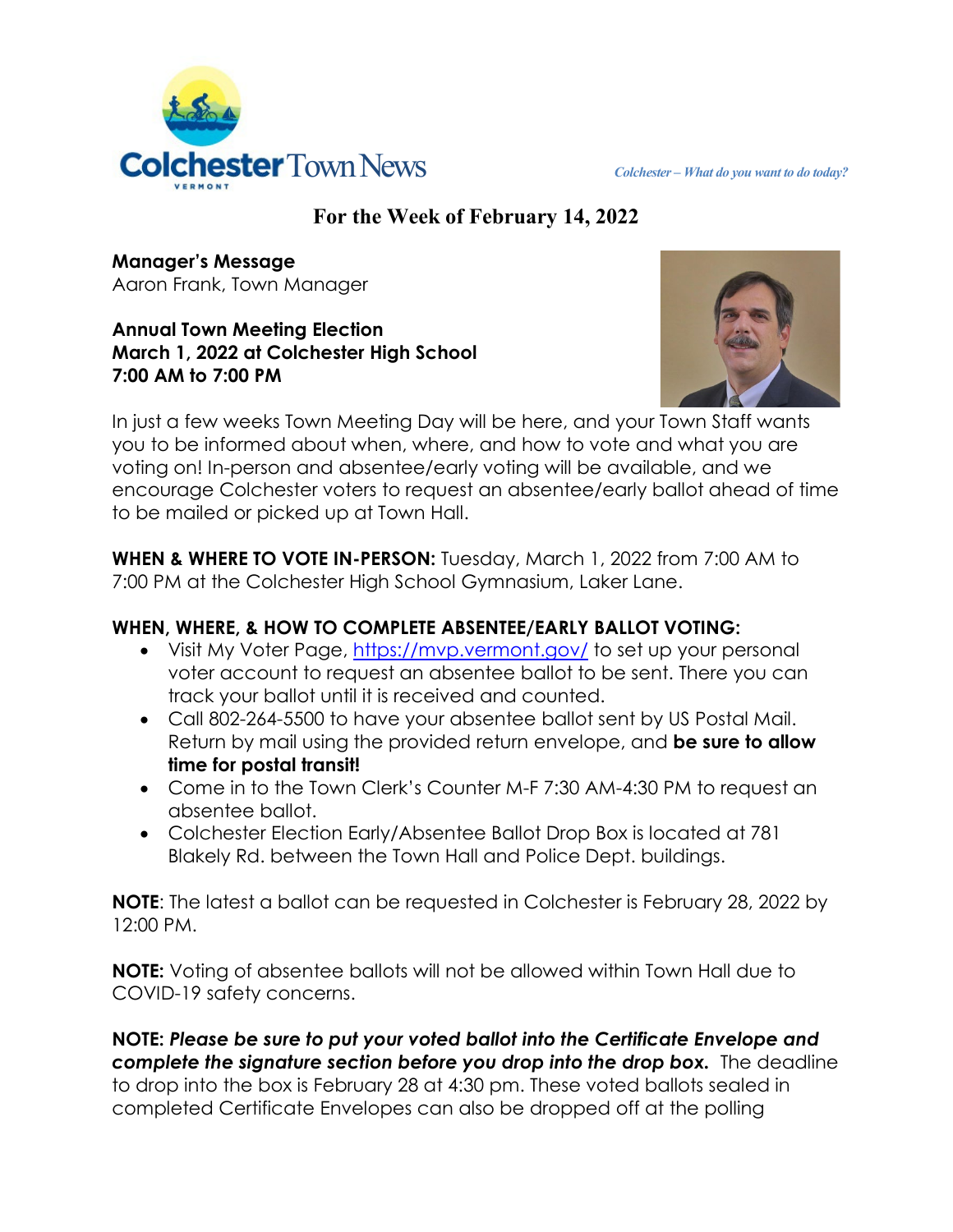

location (Colchester High School) on Election Day until 7:00 pm. There will be a drop box at the Help Desk in the center of the gym.

#### **WHAT ARE THE BALLOT ITEMS?**

**Watch an Interview from your Town Staff and Selectboard reviewing the Ballot Items here:** <https://colchestervt.gov/344/Ballot-Items>

## **Town Municipal Services Budget (Article 4)**

"Shall the voters of the Town of Colchester approve total general fund expenditures of Thirteen Million, Eight Hundred Eighty Thousand, Two Hundred Seventeen Dollars (\$13,880,217) of which Eleven Million, Seven Hundred Fifty Thousand, Two Hundred Thirty Dollars (\$11,750,230) shall be raised by taxes and Two Million, One Hundred Twenty-Nine Thousand, Nine Hundred Eighty-Seven Dollars (\$2,129,987) by non-tax revenues for the Fiscal Year July 1, 2022, through June 30, 2023?"

- Estimated to increase the municipal service tax rate by 2.5 %
- Maintains current level of municipal services and addresses needs of the library digital collection, threats to public trees, Howard Community Outreach workers, employee safety and training, and fire vehicle maintenance
- Residential Property Value Impact: For a property valued at \$300,000, the increase would be \$42/year or 81 cents/week
- Summary of the Proposed FY23 Budget:<https://bit.ly/fy23budget>
- Budget Document Page (Budget Presentation, Revenues, Expenses, and Budget by Area of Expenditure):<https://bit.ly/budgetdocs>

## **Town Park Capital Plan (Article 5)**

"Shall the Town of Colchester reauthorize the Selectboard to maintain a reserve fund accumulating annually through the continuation of the existing tax rate in the amount of \$0.005 (one-half cent) per one hundred dollars of assessed property value, for a period of six years, for the purpose of financing the Park Capital Plan?"

- Re-authorized at same rate as present
- Will be used to improve amenities at and conditions of Bayside Park and Skatepark, Airport Park, Fort Ethan Allen, Sunny Hollow Parking Area, and Rossetti Natural Area
- Explanation of plan:<https://bit.ly/capitalplan5>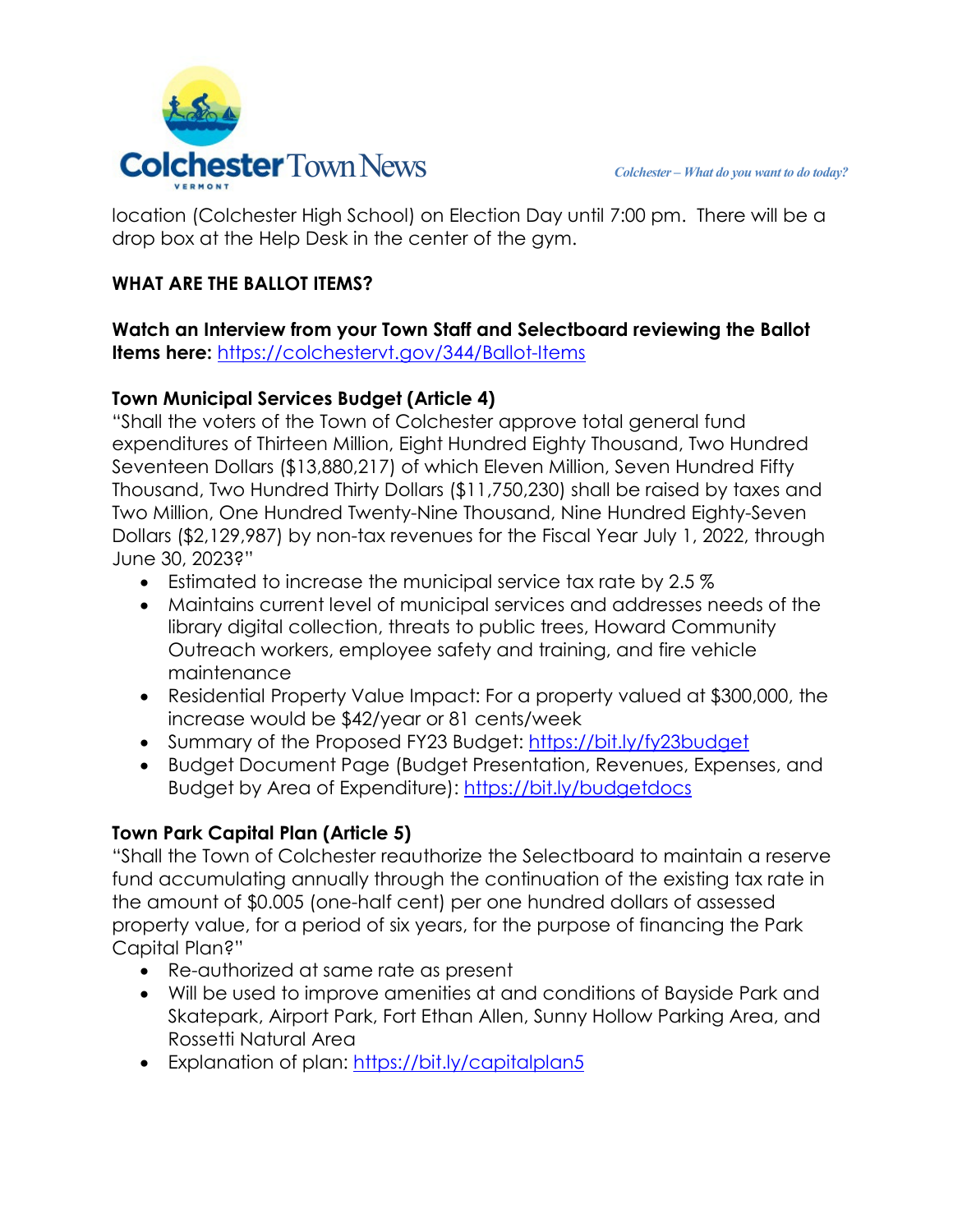# **Town Transportation Capital Plan (Article 6)**

"Shall the Town of Colchester reauthorize the Selectboard to maintain a reserve fund accumulating annually through the continuation of the existing tax rate in the amount of \$0.023 (two and one-third cents) per one hundred dollars of assessed property value, for a period of six years, for the purpose of financing the Capital Transportation Program?"

- Re-authorized at same rate as present
- Will be used to continue design of Bayside Intersection Single Lane Roundabout and sidewalks on Malletts Bay Avenue and East Lakeshore Drive, and the paving of roadways, approximately 21 miles
- Explanation of plan:<https://bit.ly/capitalplan6>

## **Malletts Bay Sewer Project (Article 7)**

"Shall revenue bonds or notes of the Town of Colchester in the amount of \$11,500,000.00 be issued under Chapter 101 and Subchapter 2 of Chapter 53 of Title 24, Vermont Statutes Annotated, payable only from available grants-in-aid and net revenues derived from the Town's public sewer system over a period not to exceed thirty years, for improvements with a total estimated cost of \$16,700,000.00 to the Town's public sewer system, specifically the construction of a sewer system in the Malletts Bay area?"

- Funded by grants and sewer user fees only
- No impact on the tax rate
- Will preserve and protect the bay for future generations by removing human waste bacteria -from the bay
- Explanation of project:<https://bit.ly/sewerproject>
- If you have any questions please contact Bryan Osborne, Director Public Works at bosborne@colchestervt.gov or by phone at 802-264-5625.

Whether in-person or early/absentee, we hope you take part in your Town Government and make your vote count on Town Meeting Day! For more information, refer to our website under Town Clerk, Elections and Voter Information or under Government, Town Manager, Town Meeting & Budget, Ballot Items.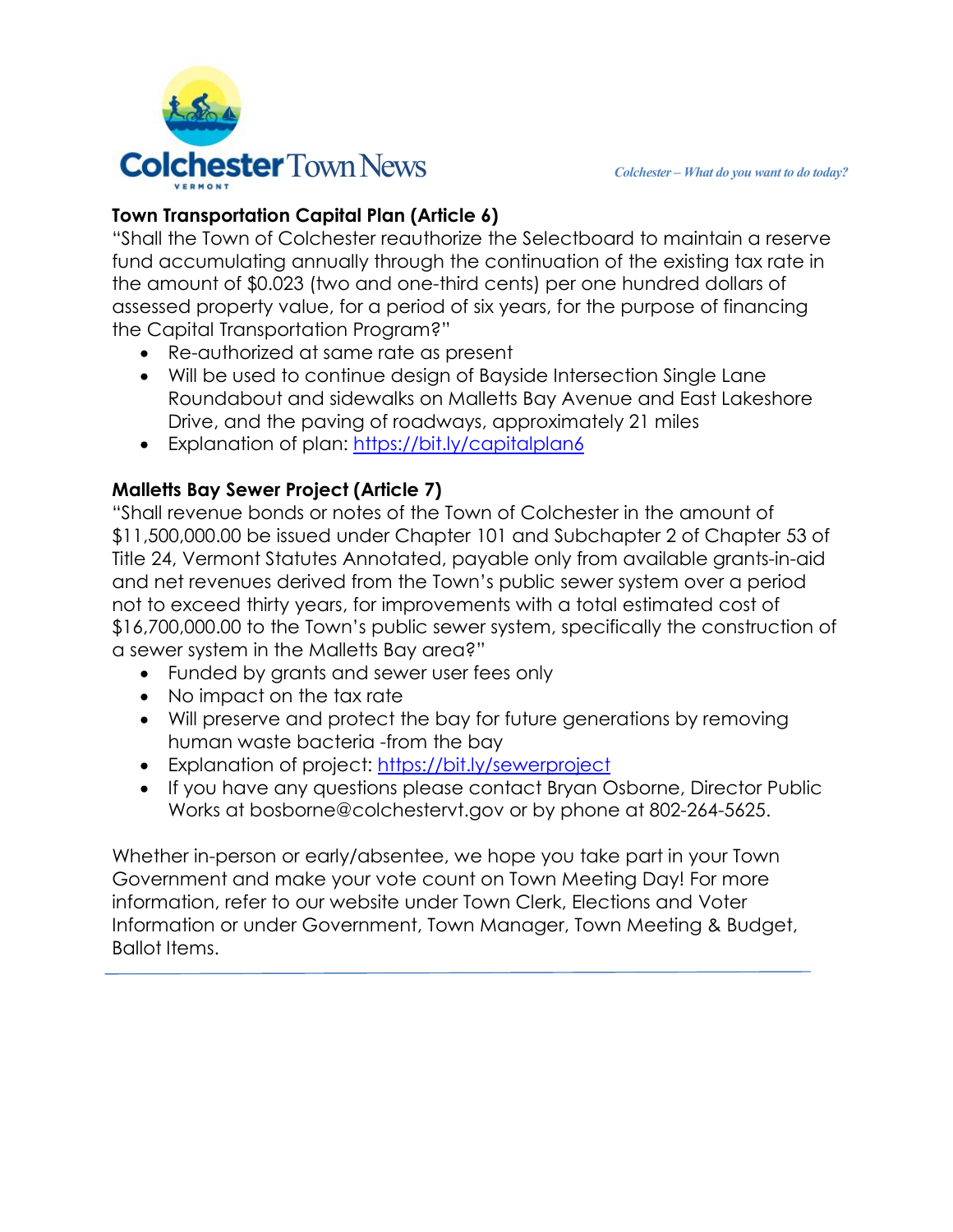

#### **Colchester Historical Society Update:**

**Reminder:** Vermont History Day Registration Deadline is March 8th.

Every April, hundreds of Vermont students share their learning at the annual Vermont History Day state contest, and the Colchester Historical Society is hoping some local students will participate this year. As students create



their projects, they develop research and historical thinking skills. They explore content and gain life skills through project-based learning and the study of history. Students who win at the state contest qualify for National History Day in June.

The 2022 theme is" Debate & Diplomacy in History: Successes, Failures, Consequences." But don't let that big title scare you -- there is plenty of help available. Vermont students in Grades 5-12 and homeschool students, ages 10- 18, may compete in Vermont History Day. Students exercise their voices and choices by selecting a topic related to the annual theme and presenting their research as an exhibit, website, documentary, performance, or paper. Working individually or in small groups (up to 5), students can explore a topic related to Vermont history, U.S. history, or world history.

Students explore change, continuity, and context as they conduct research online and in libraries, museums, and historical societies. Using evidence from primary sources and interviews with experts, students examine multiple perspectives and draw conclusions. At the state contest, students present their projects to local historians, educators, and other professionals who participate as judges. In recent years, a few members of the Colchester Historical Society have served as volunteer judges for this amazing competition.

Visit [https://vermonthistory.org/historyday](https://l.facebook.com/l.php?u=https%3A%2F%2Fvermonthistory.org%2Fhistoryday%3Ffbclid%3DIwAR3jF0v7v-LMSpKP9UsWxHu9PXQLe2r5eXXzuxD-NtKlYmLrN67F9jmq3EM&h=AT2HFFb9axnMCDLjTZr606KR4RdmT_jDntq3f0GCJmuFLvtmxKQRcK9cXZdghJmVj2UYGdDpGhQoP4ygo1xN6RM00fnjjXY4acCmelOt9NNyvjo7sm3QCiVdKdTpW6cEOMumtDP5AUgZpDHUeQ&__tn__=-UK-R&c%5b0%5d=AT2Mfjmx6rPiizNrohhMr2IqleVm3yOMgyIMOI33FRaxmCeq2nBAHX5PR3A20SisquyxyqCKiRIGyuPFkkR4AVvAxn74o6eyXY6fzoHhfN6ju3BVsLJG3Uq55OMhWAThDdF3dEeJVv4gOirR-4dYnHSlulnz9RM6hZTiXFU4dzYEnuGfCb2_JAkd_MBl67apT7B2jSc) for details about Vermont History Day and the registration form. For added incentive, be sure to check out the list of special prizes. Remember, the registration deadline for students is March 8th.

# **Upcoming Town Meetings**

**Selectboard:** Tuesday, February 22, 2022 at 6:30 PM at the Colchester Town Offices, 3rd Floor Outer Bay Conference Room, 781 Blakely Road. Masks are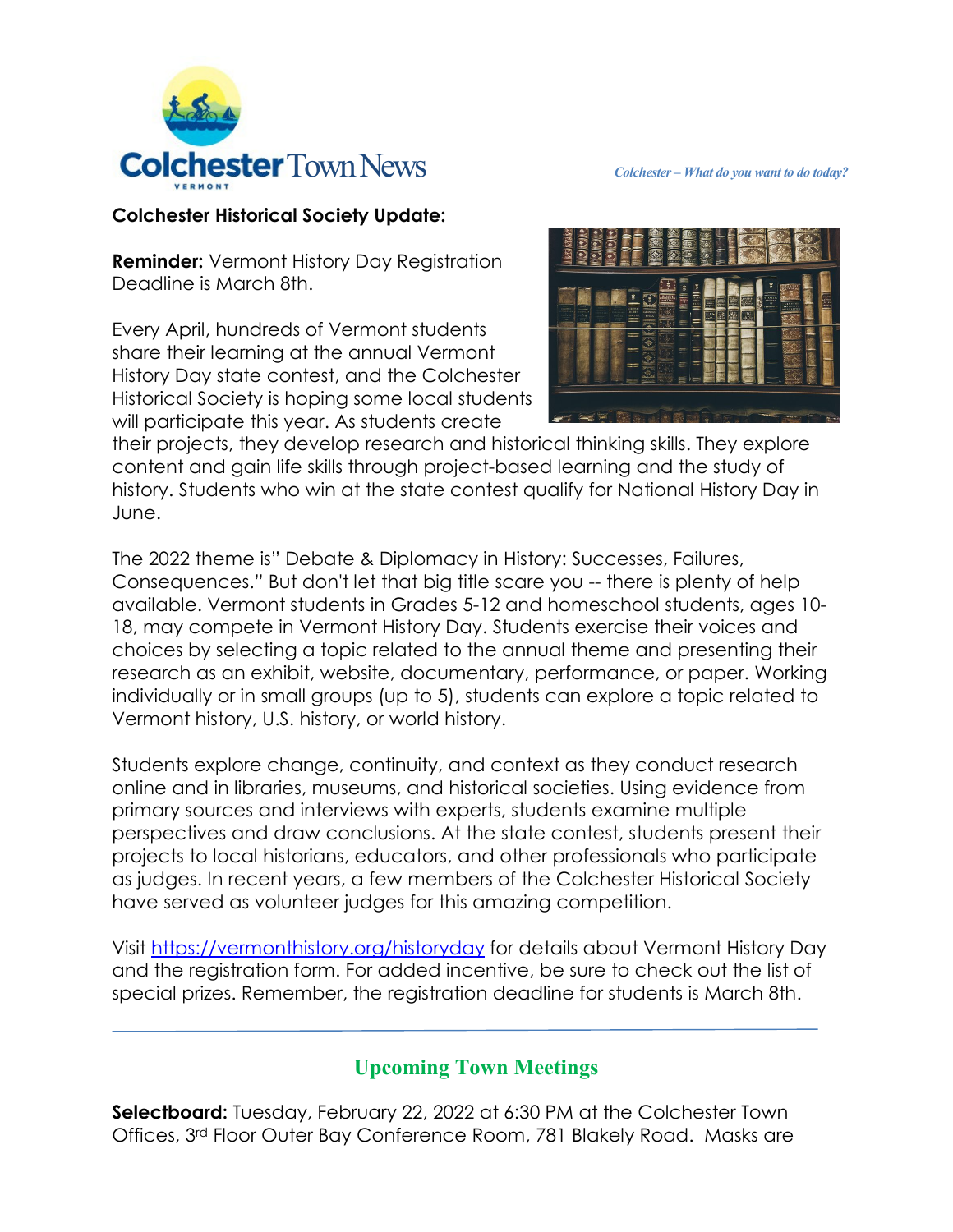required. Alternatively, send a note, up to 1,000 words to [townmanager@colchestervt.gov](mailto:townmanager@colchestervt.gov) with "Citizens to be Heard" in the Subject and your name. As with in-person Citizens to be Heard, we ask that you SHARE YOUR ADDRESS. The email will be shared with the entire Selectboard prior to the meeting and included in the information packet at the next meeting.

- Watch the Meeting Online via Live Stream:<http://lcatv.org/live-stream-2>
- Agenda: [www.bit.ly/Colchester-SB-Agendas](http://www.bit.ly/Colchester-SB-Agendas)

**Development Review Board:** Wednesday, March 9, 7:00 PM at the Colchester Town Offices, 3rd Floor Outer Bay Conference Room, 781 Blakely Road. The Development Review Board will likely be participating remotely. Members of the public will have the option to choose either remote or in-person attendance. Masks are required for in-person attendance. Public comments can be submitted prior to the hearing by email to [zmaia@colchestervt.gov](mailto:zmaia@colchestervt.gov) or by mail to Town of Colchester, c/o Development Review Board, 781 Blakely Road, Colchester, VT 05446. Alternatively, participate in the public comment periods during the hybrid meeting.

- Participate by Phone: 1-929-205-6099
- Meeting ID: 871 3561 5437 (US New York)
- Link to meeting: https://us06web.zoom.us/i/87135615437
- Watch Meeting Online via Live Stream: [http://lcatv.org/live-stream-2](https://r20.rs6.net/tn.jsp?f=001XbSGd8nVT6SAu_SJpaR1QZk-8V24b9BP3cfY3V8W0JmbsDf_YLlrsT2992lf25PlqxP0EPnw2hzwTvACz9Qo5Ji-nd1cZir-BmYJEPxS7Yq-wcDxUWCu96sMti7jiPSpL9Qkya0rAeBTHYx45G9Dhw==&c=&ch=)
- Agenda: [https://clerkshq.com/Colchester](https://clerkshq.com/Colchester-vt?docId=DRBAgenda&path=DRB%2CDRB_Agendas%2CDRBAgenda%2C)[vt?docId=DRBAgenda&path=DRB%2CDRB\\_Agendas%2CDRBAgenda%2C](https://clerkshq.com/Colchester-vt?docId=DRBAgenda&path=DRB%2CDRB_Agendas%2CDRBAgenda%2C)

**Library Board of Trustees:** Thursday, February 17, 4:30 PM. This will be a fully remote Zoom meeting. The public may join by dialing (929) 205-6099. Enter Meeting ID: 835 3713 1958 and passcode: 206902 Agenda: [https://clerkshq.com/Content/Colchester](https://clerkshq.com/Content/Colchester-vt/Boards/LibBoard.htm#_CPA1)[vt/Boards/LibBoard.htm#\\_CPA1](https://clerkshq.com/Content/Colchester-vt/Boards/LibBoard.htm#_CPA1)

**Conservation Commission:** Monday, February 21, at 6:00 PM in the Bayside Activity Center. Masks are required during the meeting with adequate space between seats.

**Recreation Advisory Board:** A meeting will be held on Wednesday, March 9 at 7:00 AM at the Colchester Town Offices.

**Subscribe to the Town Newsletter:** <https://lp.constantcontactpages.com/su/jkMAO2v>